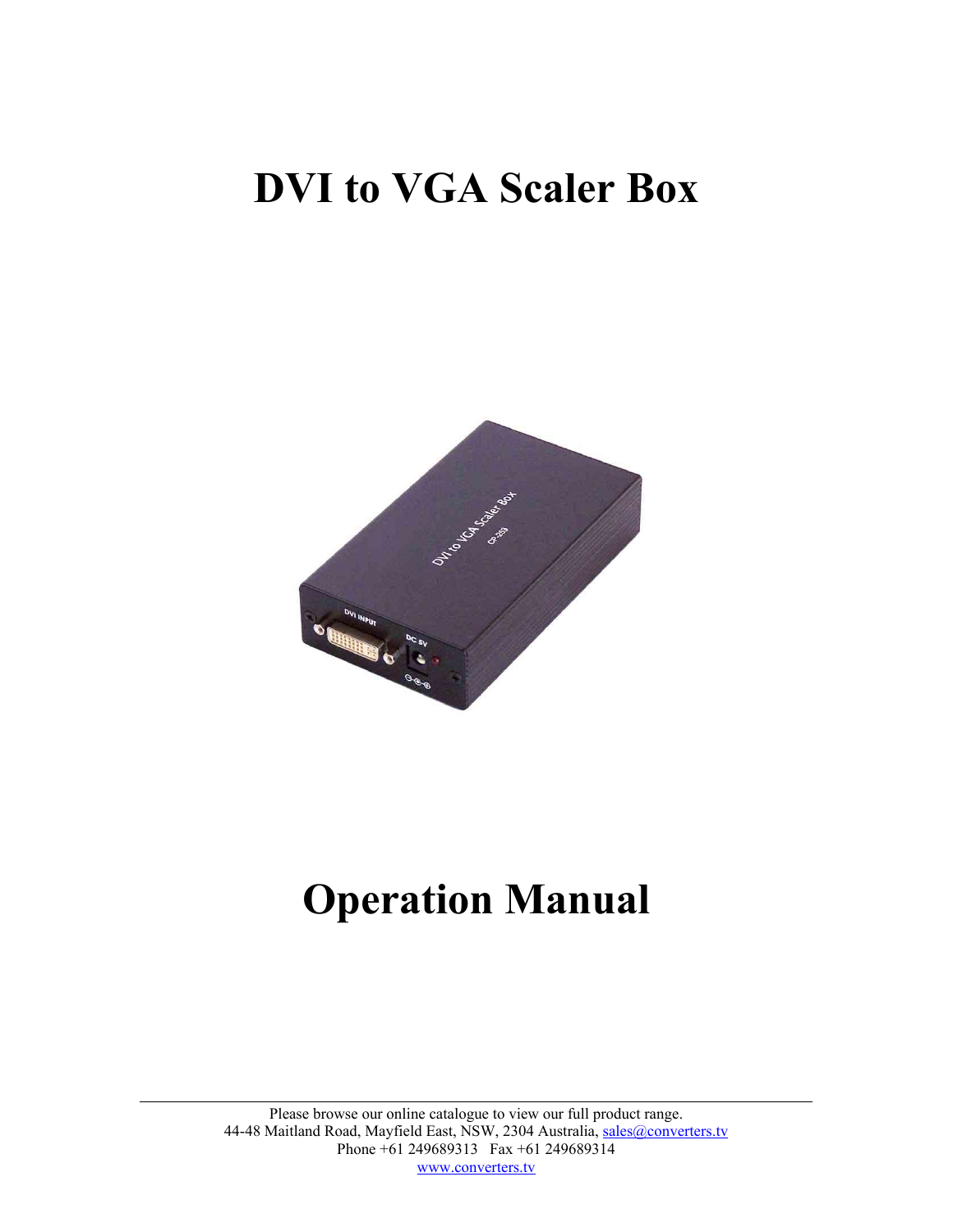## **Introduction**

This unit is a high performance PC/HDTV two-way scaler that accepts Digital DVI-D input and converts to analog RGB output. The DVI to VGA scaler box is the latest in technology, which has been designed to meet the needs of those on the cutting edge.

#### **Precautions**

- 1. Do not expose this product to direct sunlight.
- 2. Keep the unit away from radiator, heat sources and magnetic field.
- 3. Do not place it in very dusty or humid locations.
- 4. Use this unit in a horizontal position only.
- 5. Do not put heavy objects on top of the converter.
- 6. Put the unit in an open space that has good ventilation.
- 7. If the unit is acting abnormally keep the unit away from TV or other electronic equipment.
- 8. Unplug the unit from the power supply when it is not to be used for a long period of time.

## **Features**

- It is a high performance PC/HDTV two-way scaler that accepts Digital DVI-D input and converts to Analog RGB output.
- Input to the DVI to VGA Scaler Box is digital PC or HDTV signal in the format of either RGBHV or YPbPr /YCbCr data bit-stream via a 24-pin DVI connector.
- Output of the DVI to VGA Scaler Box is Analog PC or HDTV signal in the format Analog RGBHV or YPbPr via a HD-15 VGA connector.
- Input resolution is automatically detected while the output resolution and refresh rate can be selected through OSD menu and front panel push buttons.
- 48 MB frame memory for frame rate conversion.
- Output picture adjustment on brightness, Contrast, Color and H-V position.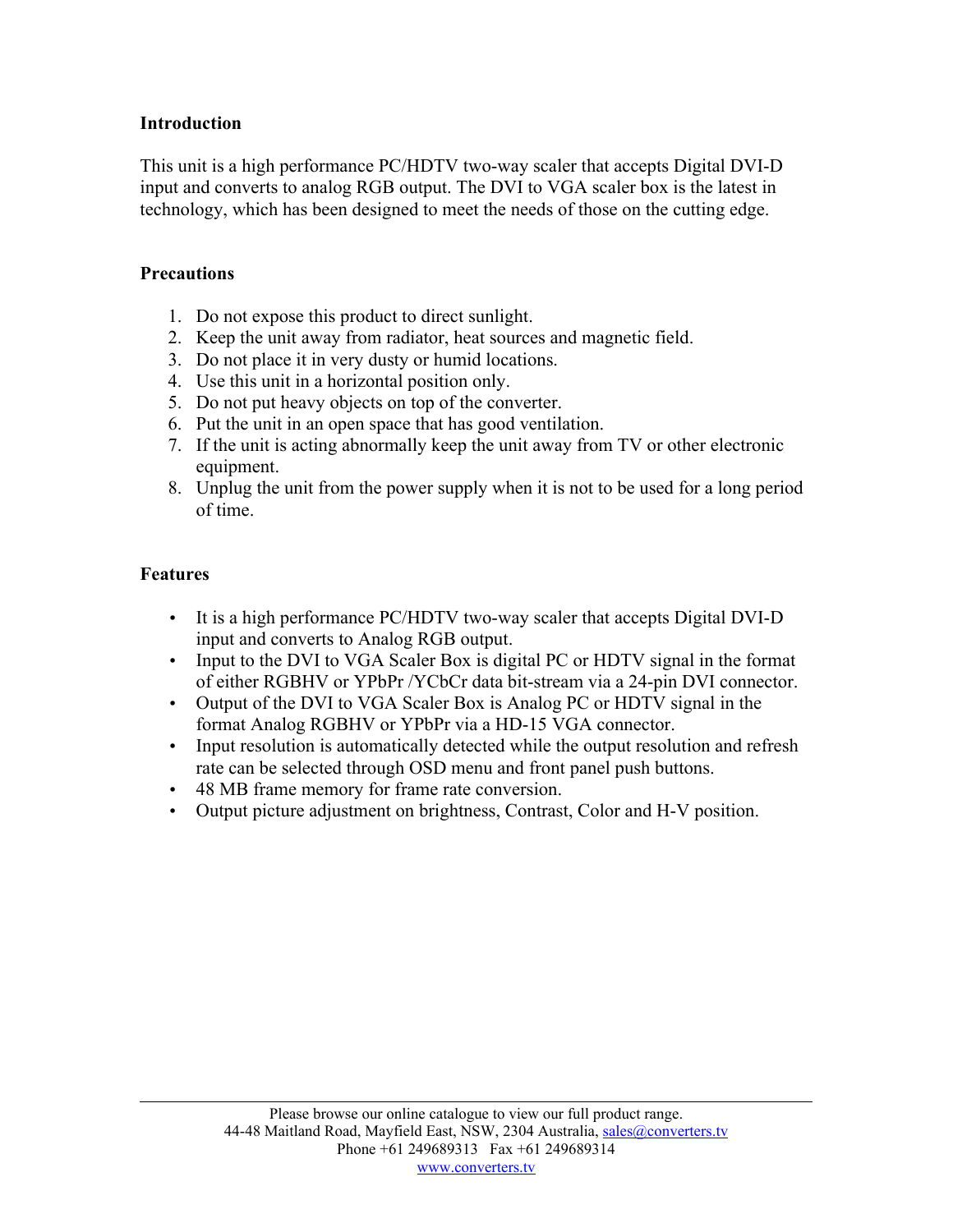## **Operation Controls and Functions**

## Front Panel



- 1. **PC/HD Output-** This is the output port. A HD-15 VGA connector cable is used to connect the output to your output device (PC/HDTV).
- 2. **Menu-** When the menu is selected it allows you to select the picture adjustment on brightness, contrast, colour and H-V position.
- 3. **"– And +" buttons-** These buttons are used to change the picture adjustment. They allow you to increase or decrease brightness, contrast, colour and the H-V position.

Rear Panel



- 1. **DVI Input-** This is the video input port. A 24-Pin DVI connector is used to connect the input port to your input device. (DVI).
- 2. **Power- DC 5V-** This is the power supply input port. It is to be used with the power pack supplied.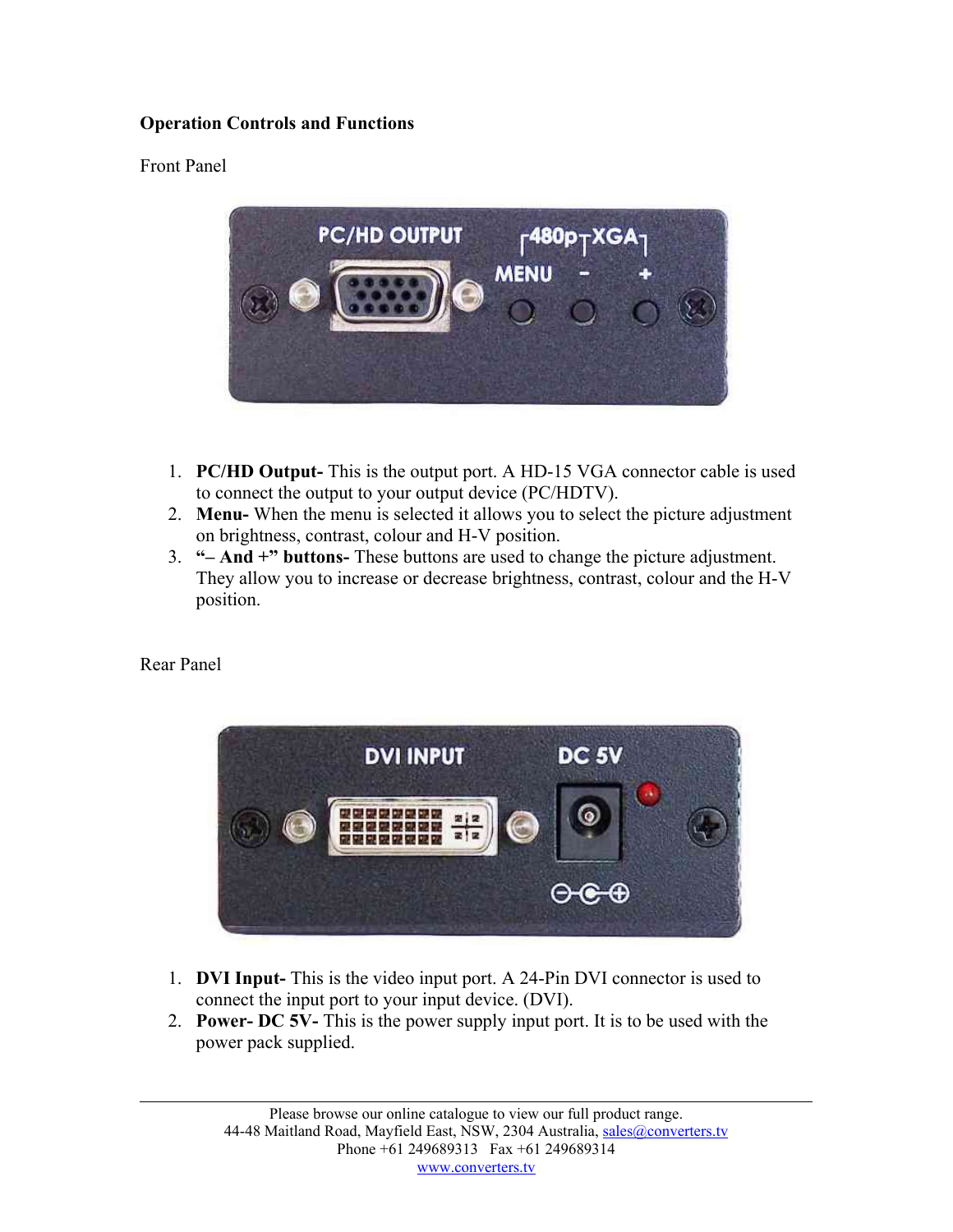## **Connection and Installation**

The AC adaptor power unit should not be plugged into a wall outlet until all connections are complete.

- Using your connector cable connect the output port (Number 1 on the front panel) to the output device. The output either being PC or HDTV.
- Using your connector cable connect the input port (Number 1 on the rear panel) to the input device. Input being DVI.
- The menu allows you to adjust the output resolution and refresh rate using the front panel push buttons. It also allows you to adjust brightness, contrast, color, RGB level and H-V position

Once all connections are complete please connect the power supply provided to the power socket.

## **Specifications**

#### **Input resolutions**

| <b>Digital</b> | PC (RGBHV)  |                | HDTV (YcbCr, YPbPr, RGBHV) |           |         |  |
|----------------|-------------|----------------|----------------------------|-----------|---------|--|
| <b>VGA</b>     | 640 X 480   | 60/72/75/85 Hz | 1080i                      | 1920X1080 | $60$ Hz |  |
| <b>VESA85</b>  | 640 X 400   | 85 Hz          | 720p                       | 1280X720  | $60$ Hz |  |
| <b>VGA70</b>   | 720 X 400   | $70$ Hz        | 576 <sub>p</sub>           | 720X576   | 50 Hz   |  |
| <b>SVGA</b>    | 800 X 600   | 60/72/75/85 Hz | 480p                       | 720X480   | $60$ Hz |  |
| <b>XGA</b>     | 1024 X 768  | 60/72/75/85 Hz | 576i                       | 720X576   | $50$ Hz |  |
| Mac            | 1152 X 864  | $70/75$ Hz     | 480i                       | 720X480   | $60$ Hz |  |
| <b>WXGA</b>    | 1280 X 768  | $60$ Hz        |                            |           |         |  |
| 1280A          | 1280 X 960  | $60$ Hz        |                            |           |         |  |
| <b>SXGA</b>    | 1280 X 1024 | $60$ Hz        |                            |           |         |  |

## **Output resolution**

| <b>Digital</b> | PC (RGBHV)  |                | <b>HDTV (YPbPr, RGBHV)</b> |           |         |
|----------------|-------------|----------------|----------------------------|-----------|---------|
| <b>VGA</b>     | 640 X 480   | 60/72/75/85 Hz | 1080i                      | 1920X1080 | $60$ Hz |
| <b>VESA85</b>  | 640 X 400   | 85 Hz          | 720p                       | 1280X720  | $60$ Hz |
| <b>VGA70</b>   | 720 X 400   | $70$ Hz        | 576 <sub>p</sub>           | 720X576   | 50 Hz   |
| <b>SVGA</b>    | 800 X 600   | 60/72/75/85 Hz | 480p                       | 720X480   | $60$ Hz |
| <b>XGA</b>     | 1024 X 768  | 60/72/75/85 Hz |                            |           |         |
| Mac            | 1152 X 864  | $70/75$ Hz     |                            |           |         |
| <b>WXGA</b>    | 1280 X 768  | $60$ Hz        |                            |           |         |
| 1280A          | 1280 X 960  | $60$ Hz        |                            |           |         |
| <b>SXGA</b>    | 1280 X 1024 | 60/75 Hz       |                            |           |         |

Please browse our online catalogue to view our full product range. 44-48 Maitland Road, Mayfield East, NSW, 2304 Australia, [sales@converters.tv](mailto:sales@converters.tv) Phone +61 249689313 Fax +61 249689314 [www.converters.tv](http://www.converters.tv/)